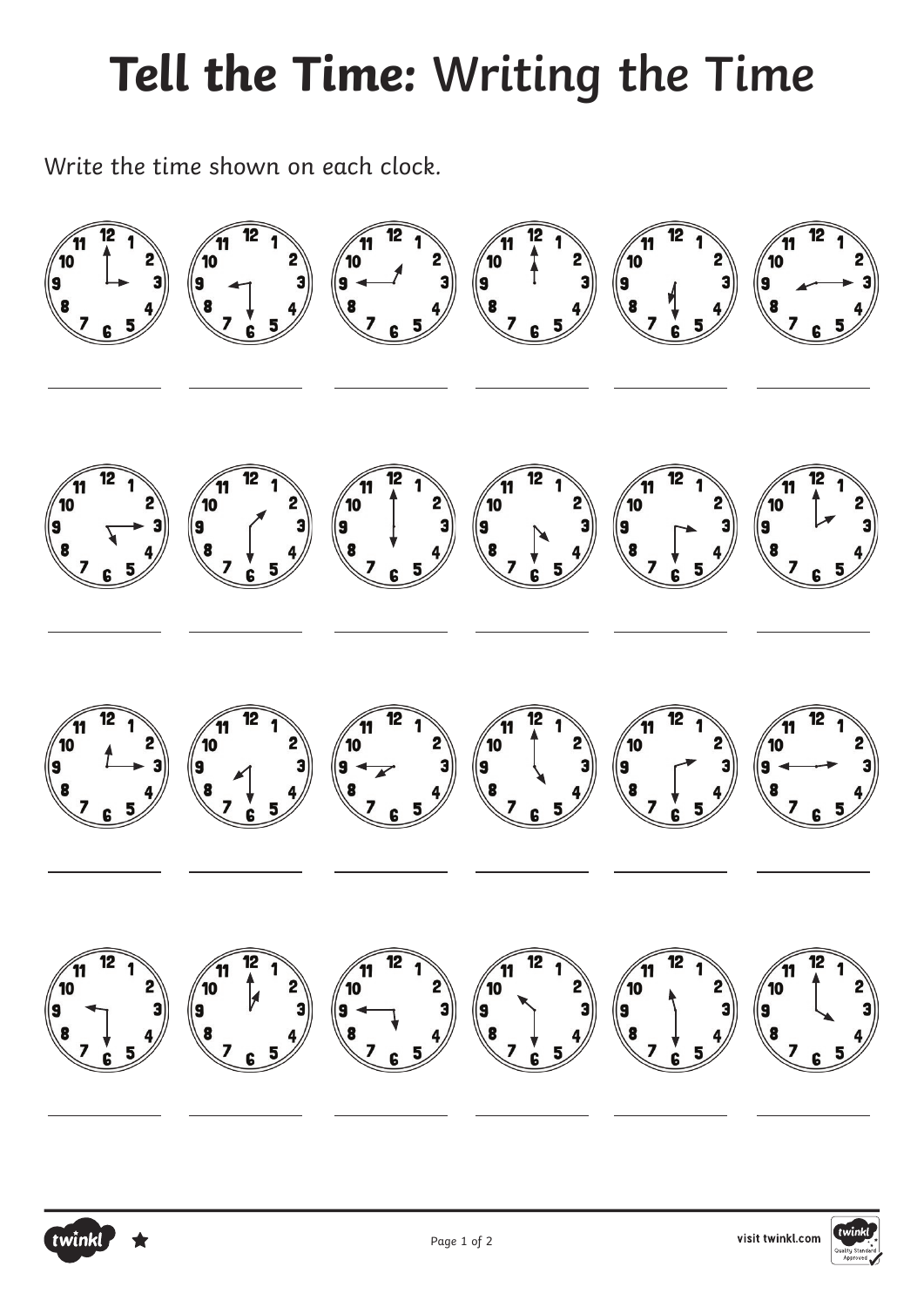## **Tell the Time: Drawing the Time**

Draw the time on each clock.



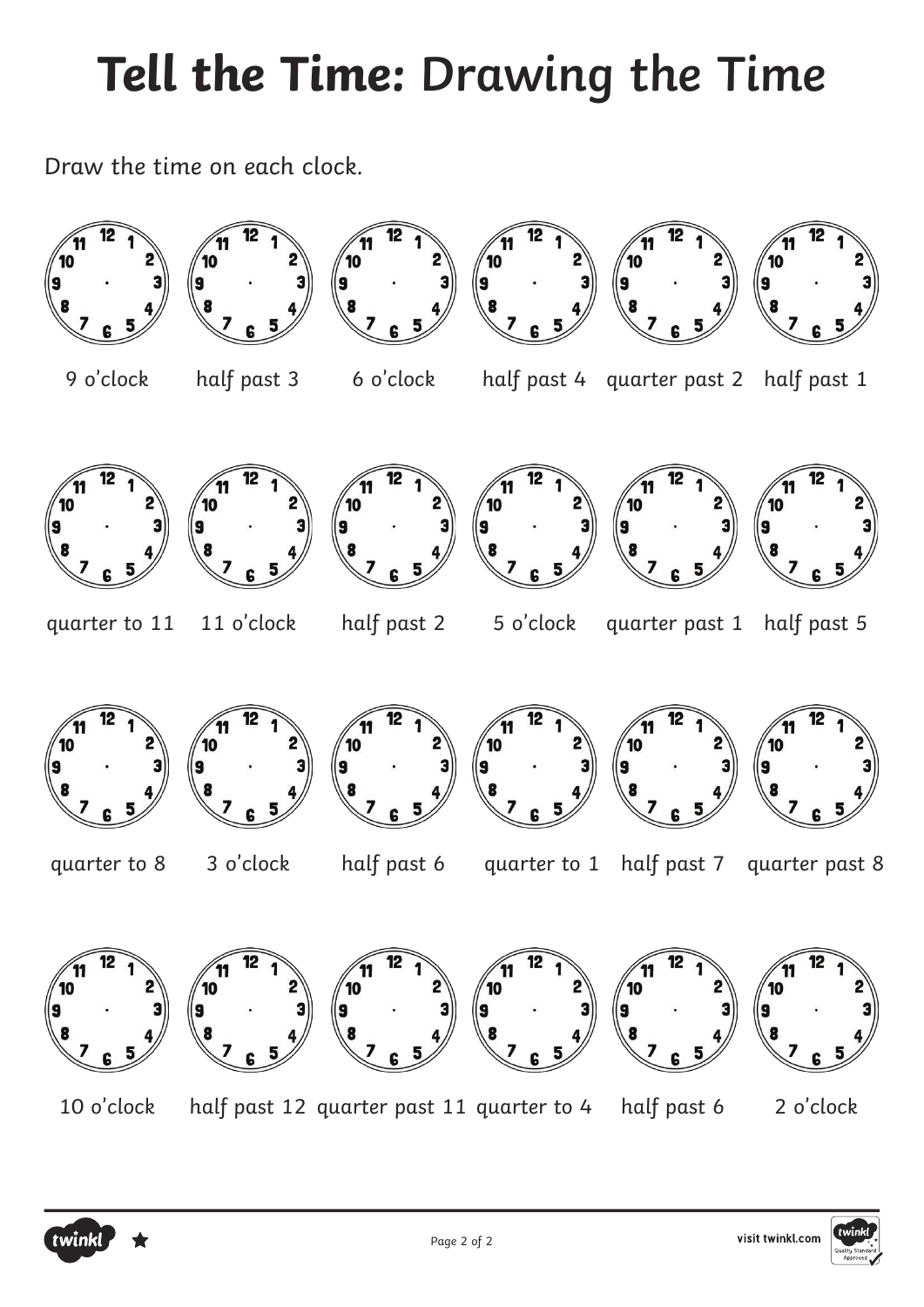## Tell the Time: Writing the Time **Answers**



twink